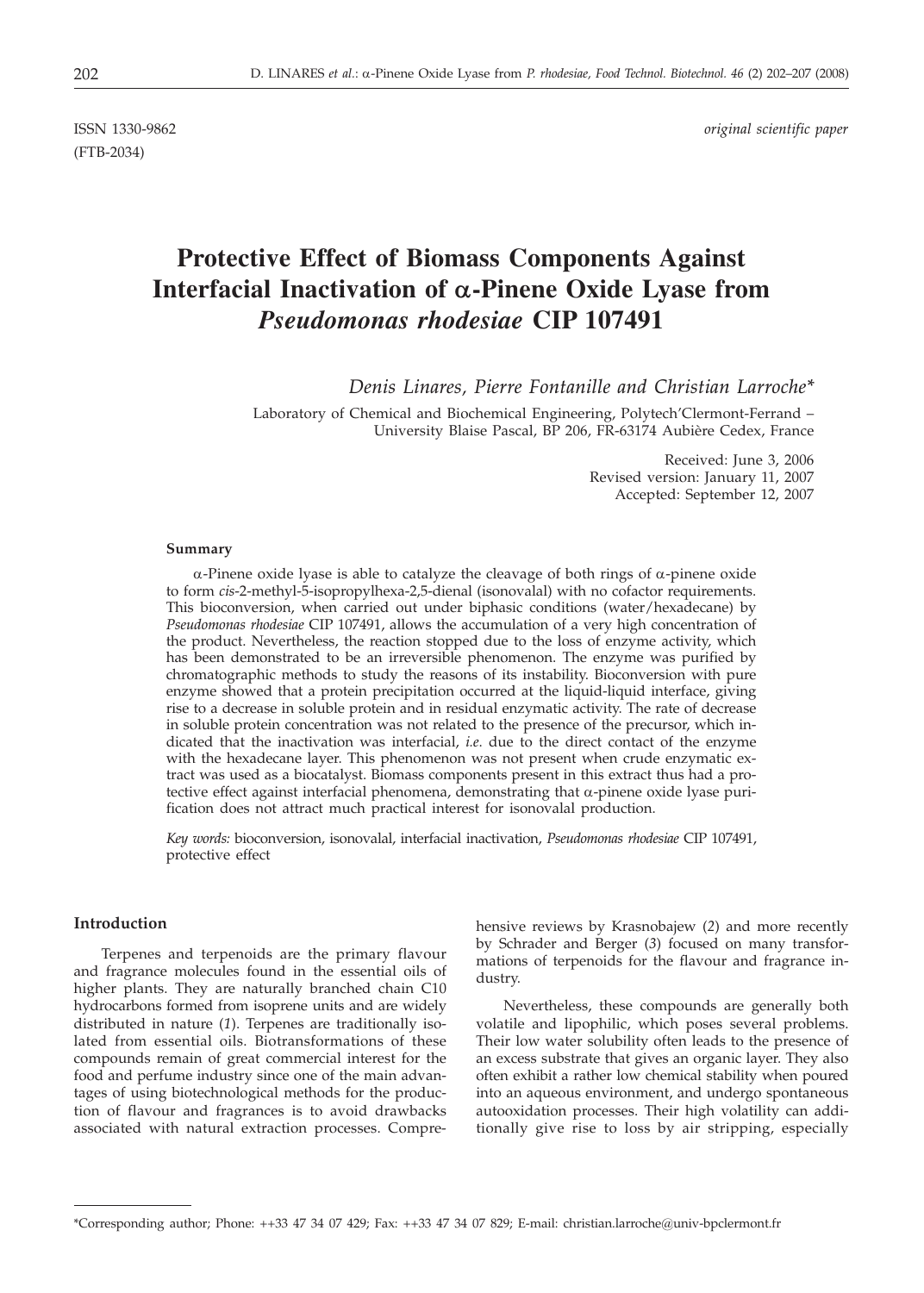when the reaction is performed aerobically (*4,5*). Another difficulty, encountered when whole cells are used as biocatalyst, is their high toxicity. This feature is generally attributed to their high concentration in the cytoplasmic membrane, where hydrophobic compounds accumulate preferentially (*1,6*). As a consequence, only a few biotransformation processes in the area of terpenes have been proposed up to now at an industrial scale.

Among them, the bacterial synthesis of acyclic metabolites of  $\alpha$ -pinene oxide has led to a patent (7) that claims the production of isonovalal (*cis*-2-methyl-5-isopropylhexa-2,5-dienal), a citrus, woody and spicy fragrance molecule (Fig. 1). Studies of α-pinene metabolism from *Pseudomonas fluorescens* NCIMB 11671 (*7–9*) or *Nocardia* sp. P18.3 (*10*) reported that the enzyme catalysing this reaction,  $\alpha$ -pinene oxide lyase, is able to cleave both rings of the epoxide to form isonovalal with no cofactor requirement (Fig. 1).



**Fig. 1.** Reaction giving isonovalal (*cis*-2-methyl-5-isopropylhexa- -2,5-dienal) from α-pinene oxide

More recently, bioconversion of  $\alpha$ -pinene oxide into isonovalal by a new strain, *Pseudomonas rhodesiae* CIP 107491, in a biphasic medium has been described (*11*). Three key parameters have been evidenced. The first is the need for a cell permeabilization by freezing and further contact with the thawed material by an organic solvent such as chloroform, toluene or diethyl ether. This operation allows both an enzyme release in the aqueous phase outside the cells and an improvement of transport properties of the substrate and product across the cell membrane, strongly increasing reaction rates. It also inactivates other enzymes of the precursor degradation pathway, enabling high yields to be achieved. The second one is that the enzyme  $\alpha$ -pinene oxide lyase, which exhibits an irreversible inactivation, probably by a metabolite in the medium, presents a constant turnover, *i.e.* the total product synthesis is proportional to the biomass loading, and close to 16.4 g isonovalal*/*(L·g biomass). The third phenomenon is that the biphasic system used is not limited by phase transfers, a feature attributed to the spontaneous formation of an oil-in-water emulsion. It has then been possible to carry out a very efficient process allowing to recover 400  $g/L$  of isonovalal with  $25 g/L$  of biomass in 2.5-hour reaction, corresponding to an average reaction rate as high as 160 g*/*(L·h).

Then, in order to get a better understanding of the mechanisms involved in isonovalal formation by *P. rhodesiae*, and to increase the achievements of this process, the enzyme was purified. The purification method and

the enzyme characterization have recently been published (*12*).

Results presented here aim at (*i*) determining if this additional step in the bioconversion process can, from a process point of view, be interesting for isonovalal production, and (*ii*) to gain further insights in the mechanism of the above-mentioned inactivation phenomenon.

# **Materials and Methods**

#### *Microorganism*

*Pseudomonas rhodesiae* CIP 107491 (*11*) was maintained on nutrient agar (Difco) in Petri dishes and held at 30 °C. Successive replications were performed every 3 or 4 weeks. A stock material was also prepared using the Protect Bacterial Preserver System (Technical Service Consultants Ltd, Heywood, Lancashire, UK) which is made of porous ceramic beads immersed in a cryopreservative fluid stored at –75 °C (*13*).

## *Biocatalyst production*

Two precultures were prepared in 500-mL Erlenmeyer flasks filled with 250 mL of *Pseudomonas* basal medium (*14*) and with 8 g/L of sodium lactate as carbon source (*15*). Flasks were inoculated with colonies picked out from an agar plate (see above). After 24-hour growth at 30 °C in a rotary shaker operated at 200 rpm, the absorbance at 600 nm  $(A_{600})$  was close to 3 (biomass concentration 1.3  $g/L$ ).

Precultures were used to inoculate an aerated, stirred bioreactor (Biostat MD, B. Braun, Melsungen, Germany) of a 5-litre working volume. The medium was made of 4.3 L of *Pseudomonas* basal medium where sodium lactate is replaced by glucose  $(5.6 \text{ g/L})$  and 200 mL of an organic solution made of 15 mL of  $\alpha$ -pinene in hexadecane (62  $g/L$  of  $\alpha$ -pinene per litre of hexadecane). The stirring rate was maintained at 500 rpm, the temperature at 30  $\degree$ C and aeration rate at 30 L/h (0.05 vvm). pH decrease was limited to 6.0 using 0.5 M NaOH solution. The process was stopped after 9 to 12 h of cultivation.

The resulting broth was then centrifuged for 10 min at 5000×*g* and ambient temperature. The obtained pelleted cells were resuspended in an appropriate volume of  $KH_2PO_4/Na_2HPO_4$  buffer (20 mmol/L, pH=7.1) to yield a biomass concentration close to 7 g/L (the relationship between biomass and absorbance was established as  $X=0.447 \cdot A_{600}$ . This concentrated suspension was stored frozen at –20 °C.

# *Purification of a-pinene oxide lyase*

Protocol for  $\alpha$ -pinene oxide lyase purification from *Pseudomonas rhodesiae* CIP 107491 has recently been described (*12*).

#### *Biotransformation media*

Reaction medium was a two-phase system comprising an organic phase made of an organic solution of a-pinene oxide in hexadecane. Initial substrate concentration was 20 g of  $\alpha$ -pinene oxide per litre of hexadecane. According to the experiments, the aqueous phase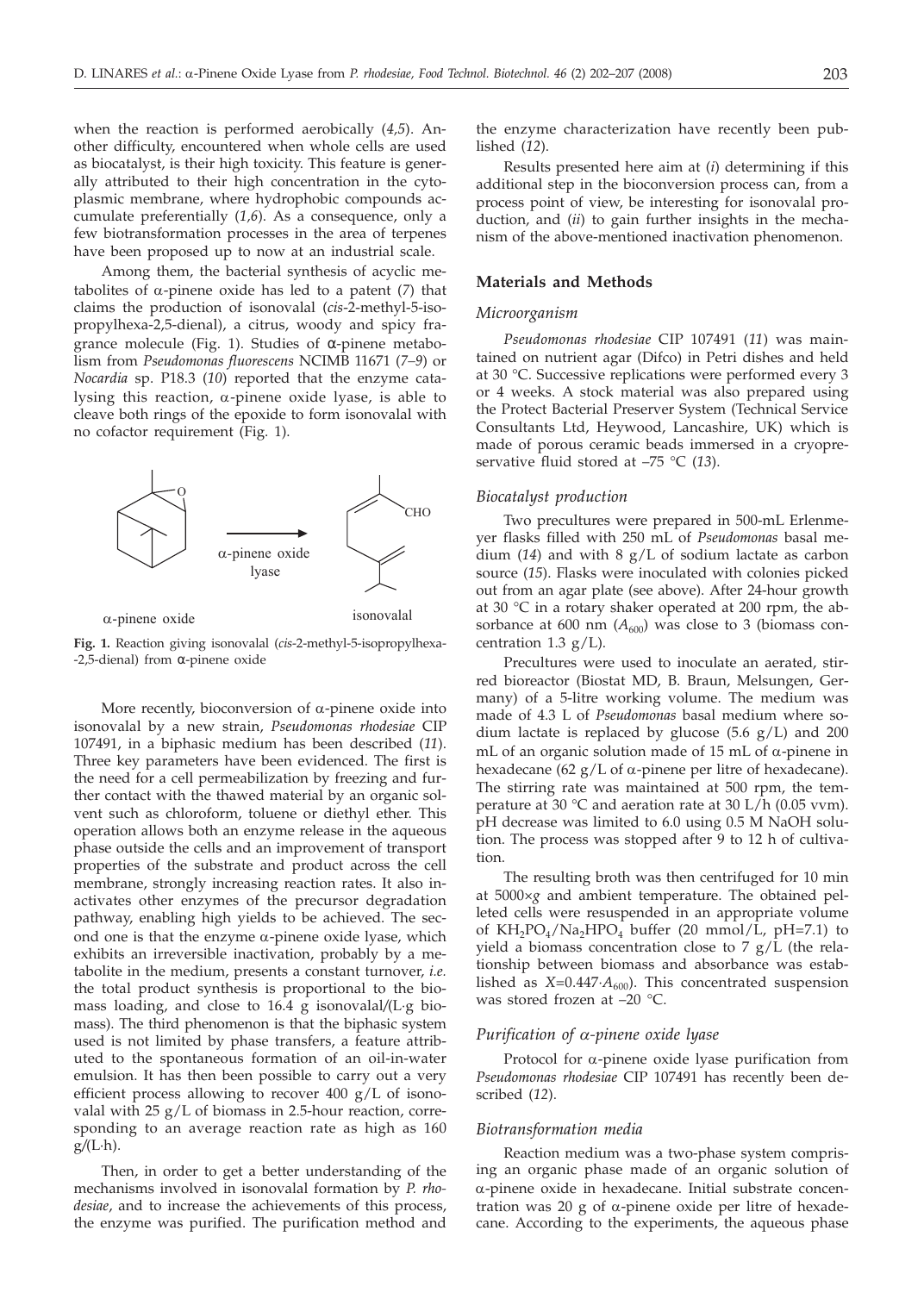was composed of different fractions: (*i*) permeabilized biomass: cell suspension in phosphate buffer was thawed and poured in an Erlenmeyer flask. Before reaction, diethyl ether was added to the aqueous suspension (5 % by volume) for 1 h at 30 °C with the flask being placed in a rotary shaker operated at 200 rpm; (*ii*) biomass supernatant: fraction made of permeabilized biomass was centrifuged (10 min, 10 000×*g*) and filtered using  $0.22$ - $\mu$ m filter in order to remove cell debris and residual viable cells; (*iii*) crude extract: thawed biomass disrupted by sonication (Ikasonic U50 H) at a maximal energy of 125 W/cm. Three cycles of 2 min were performed for each sample, maintaining the tubes on ice, and with 5- -minute cooling intervals. Suspensions were centrifuged at 20 000x*g* for 45 min at 20 °C and then filtered using 0.22-mm filter; (*iv*) purified enzyme: solution of purified enzyme in  $KH_2PO_4/Na_2HPO_4$  buffer (20 mmol/L, pH=  $=7.1$ ).

The phase volume ratio was 2:5 (aqueous/organic phase), and the reaction temperature was 30 °C. Bioconversions were carried out in 100-mL Erlenmeyer flasks placed in a rotary shaker (200 rpm).

#### *Biotransformation analysis*

Organic phase was directly analysed by gas chromatography by injecting  $1 \mu L$  of the sample into the apparatus. The chromatograph (HP 6890, Agilent Technologies, Palo Alto, CA, USA) was fitted with an apolar SPB-5 (Supelco Inc., Bellefonte, PA, USA) capillary column (30 m×0.32 mm i.d., film thickness 0.25  $\mu$ m) and a flame ionisation detector. The carrier gas was nitrogen, and the oven temperature was kept at 80  $^{\circ}$ C for 5 min, then raised to 200 °C at an interval of 20 °C/min. Both the injector and detector temperatures were 250 °C; the split ratio for the injection was 1:5. Concentrations were calculated by assuming that all compounds had the same response factor as  $\alpha$ -pinene oxide. Internal standard was heptadecane (1 g per litre of hexadecane).

#### *Determination of protein content*

Protein content of the samples was determined at each step using three different methods: Lowry method modified by Peterson (*16*), Coomassie blue method (*17*) and bicinchoninic acid method (*18*). Crystalline bovine serum albumin (BSA) was used as standard.

#### *Zymography*

A volume of  $10 \mu L$  of samples (80  $\mu L$  of protein solutions with 20  $\mu$ L of bromophenol blue) was applied to polyacrylamide gel (12 % of acrylamide:N,N'-methylenebisacrylamide 37.5:1, 1 mm thickness, 8×6 cm, buffer: Tris/HCl, pH=8.9). The migration was carried out in vertical mode in a Bio-Rad Protean II apparatus (Bio-Rad) at 150 V with Tris/glycine migration buffer (pH=8.3) for 2 h until bromophenol blue (tracking dye) was 5 mm from the bottom of the gel. Gel was then immersed in an emulsion containing 20 mM  $\alpha$ -pinene oxide in 20 mM phosphate buffer (pH=7.1). After 30 min of incubation, the position of lyase band was visualized by the presence of a white precipitate. Known quantities of purified a-pinene oxide lyase were used as standards. Unknown quantity bands were quantified using Quantity One Bio-Rad software (version 4) in 'trace density' mode.

# **Results and Discussion**

# *Estimation of a-pinene oxide lyase content in different fractions*

The purification process allowed the determination of the lyase content in crude extract based on bioconversion activity. Crude extract contained 200 mg of proteins in 50 mL of the solution, with an activity of 45  $\mu$ mol/(min·mg), whereas after purification on DEAE--Sephacel column, the resulting sample consisted of about 40 mg of proteins with a 5-fold higher activity (120  $\mu$ mol/(min·mg)). After purification on Superdex 75 column, around 15 mg of proteins were recovered, with an activity of  $600 \mu \text{mol/(min·mg)}$ . These data allowed to conclude that a 13-fold purification was obtained, indicating that  $\alpha$ -pinene oxide lyase accounted for about 7.5 % of the proteins in the crude extract (*12*).

In order to confirm this results, a zymogram method was developed. Zymography is a routine electrophoretic technique to identify proteolytic activities in polyacrylamide gels under nondenaturing conditions. This method was adapted to detect  $\alpha$ -pinene oxide lyase. Indeed, immersion of gels in a suspension containing 20 mM a-pinene oxide in phosphate buffer (pH=7.1) allowed to visualize the lyase band due to the presence of a white precipitate of the insoluble reaction product, *cis-2*-methyl-5-isopropylhexa-2,5-dienal (isonovalal). Lyase concentration could be correlated to the trace intensity of the precipitate. Calibration curve was established with purified enzyme thanks to Quantity One software (Bio-Rad) (Fig. 2). This method gave the same results as previously reported, *i.e.* the lyase content in the crude extract proteins was also close to 7.5 %.



**Fig. 2.** Calibration curve obtained from zymogram technique. Lanes 1 to 5: zymogram obtained with different known quantities (3.02 to 0.22  $\mu$ g) of pure  $\alpha$ -pinene oxide lyase, C: zymogram of crude extract, S: zymogram of biomass supernatant, P: zymogram of permeabilized biomass

Then, zymogram method was applied to determine lyase content in other fractions like permeabilized biomass classically used for bioconversion or biomass supernatant. Results in Table 1 indicate that lyase content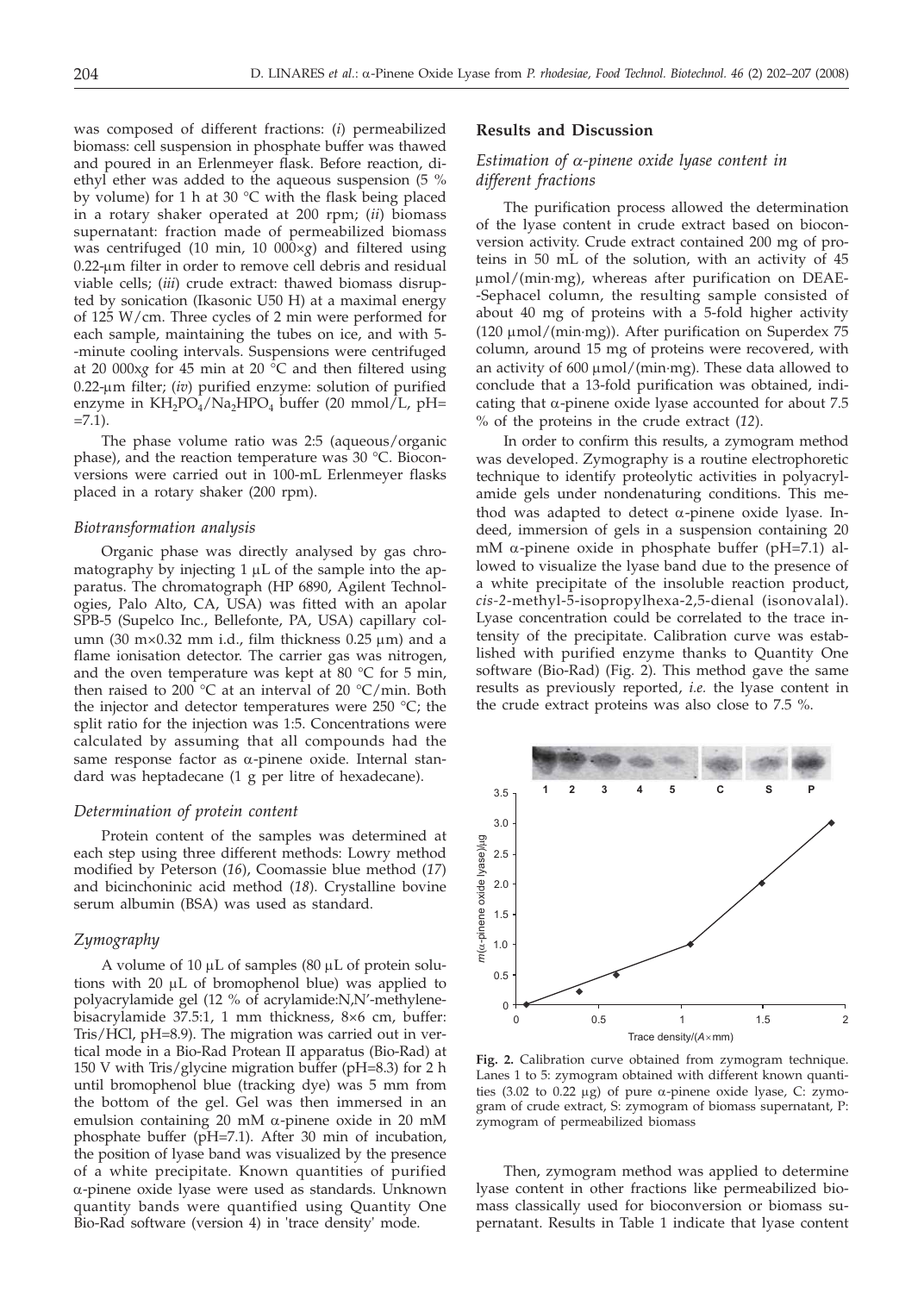| Fractions                     | $m$ (lyase)<br>μg | $\gamma$ (lyase)<br>g/L | $y$ (total protein)<br>g/L | $w$ (lyase)<br>$\%$ |
|-------------------------------|-------------------|-------------------------|----------------------------|---------------------|
| Crude<br>extract              | 2.15              | 0.27                    | 3.61                       | 7.5                 |
| <b>Biomass</b><br>supernatant | 1.23              | 0.15                    | 1.37                       | 11.3                |
| Permeabilized<br>biomass      | 2.23              | 0.28                    | 4.29                       | 6.5                 |

Table 1. Determination of  $\alpha$ -pinene oxide lyase content of several fractions by zymography

in crude extract (7.5 % of proteins) was slightly higher than in permeabilized biomass (6.5 %). Indeed, total protein concentration was higher in permeabilized biomass than in crude extract due to the presence of membrane proteins (see Materials and Methods section). However, the lyase concentration is practically the same in both cases, indicating that enzyme extraction during crude extract preparation was efficient. A more surprising result was the content of lyase in biomass supernatant (11.3 %), which seemed to indicate that the permeabilization step allowed the release of mainly  $\alpha$ -pinene oxide lyase out of the cells. Results in Fig. 3 further confirmed that zymogram was a reliable method to quantify  $\alpha$ -pinene oxide lyase content of a sample since for the same estimated quantity of lyase, rate of bioconversion and maximal isonovalal production are close for all fractions (crude extract, permeabilized biomass, biomass supernatant).



**Fig. 3.** Evolution with time of isonovalal production performed with purified enzyme (+), biomass supernatant (o), permeabilized biomass  $(x)$  and crude extract  $(\Box)$ . Bioconversions were carried out with an estimated quantity of 0.15 mg of  $\alpha$ -pinene oxide lyase in each fraction. Aqueous phase volume was 2 mL, hexadecane 5 mL. Initial concentration of  $\alpha$ -pinene oxide 20 g/L, temperature 30 °C, stirring rate 200 rpm

Thanks to this estimation, it has been possible to compare purified enzyme to other fractions as a biocatalyst for isonovalal production. Results revealed that the purified enzyme appeared to be less efficient for a-pinene oxide bioconversion (Fig. 3). In all cases, a progressive inactivation took place, leading to a reaction stopping at about 6 h. Furthermore, for the same estimated quantity of  $\alpha$ -pinene oxide lyase, the reaction rate

and the maximal isonovalal concentration obtained were lower with pure enzyme than with other fractions. This result led to consider that a new, specific inactivation phenomenon took place with the purified enzyme.

#### *Interfacial inactivation of a-pinene oxide lyase*

A soluble protein assay carried out during bioconversion with purified enzyme indicated a gradual decrease in soluble (active) lyase concentration (Fig. 4). This phenomenon was accompanied by the accumulation of a white precipitate at the water/organic interface. This material was shown to become blue in the presence of Bradford reagent, indicating that it could be considered as denaturated protein.

The enzyme behaviour in the presence or not of an organic layer during 5 h at 30 °C and 200 rpm without substrate was examined. The soluble enzyme concentration was almost constant in a homogenous aqueous system, whereas a rapid decrease in this concentration, comparable to that observed during the course of a bioconversion, was evidenced in the presence of the organic phase (Fig. 4).



**Fig. 4.** Evolution of soluble protein concentration during incubation of purified  $\alpha$ -pinene oxide lyase solution without precursor and with  $(\blacksquare)$  or without  $(\lozenge)$  hexadecane; typical concentrations of  $\alpha$ -pinene oxide lyase ( $\triangle$ ) and of isonovalal ( $\times$ ) during the course of bioconversion carried out with the purified enzyme. Experimental conditions as in the legend of Fig. 3

This decrease in soluble protein content could be related to the loss of enzymatic activity (Table 2). Data in this table also demonstrated that the enzyme was stable in an aqueous medium and that it was protected against hexadecane in the presence of the other bacterial constituents. These results clearly indicate that inactivation of purified enzyme was mainly due to its direct contact with the hexadecane/water interface leading to precipitation. Baldascini and Janssen (*19*) have recently shown a similar inactivation of an epoxide hydrolase at the octane/water interface. Interfacial inactivation can occur by enzyme adsorption to the interface followed by enzyme structural rearrangement (*20*,*21*). Fig. 5 illustrates a mechanism of enzyme inactivation at the aqueous-organic interface which takes place by unfolding of enzyme molecules adsorbed at the interface, followed by enzyme aggregation and finally precipitation.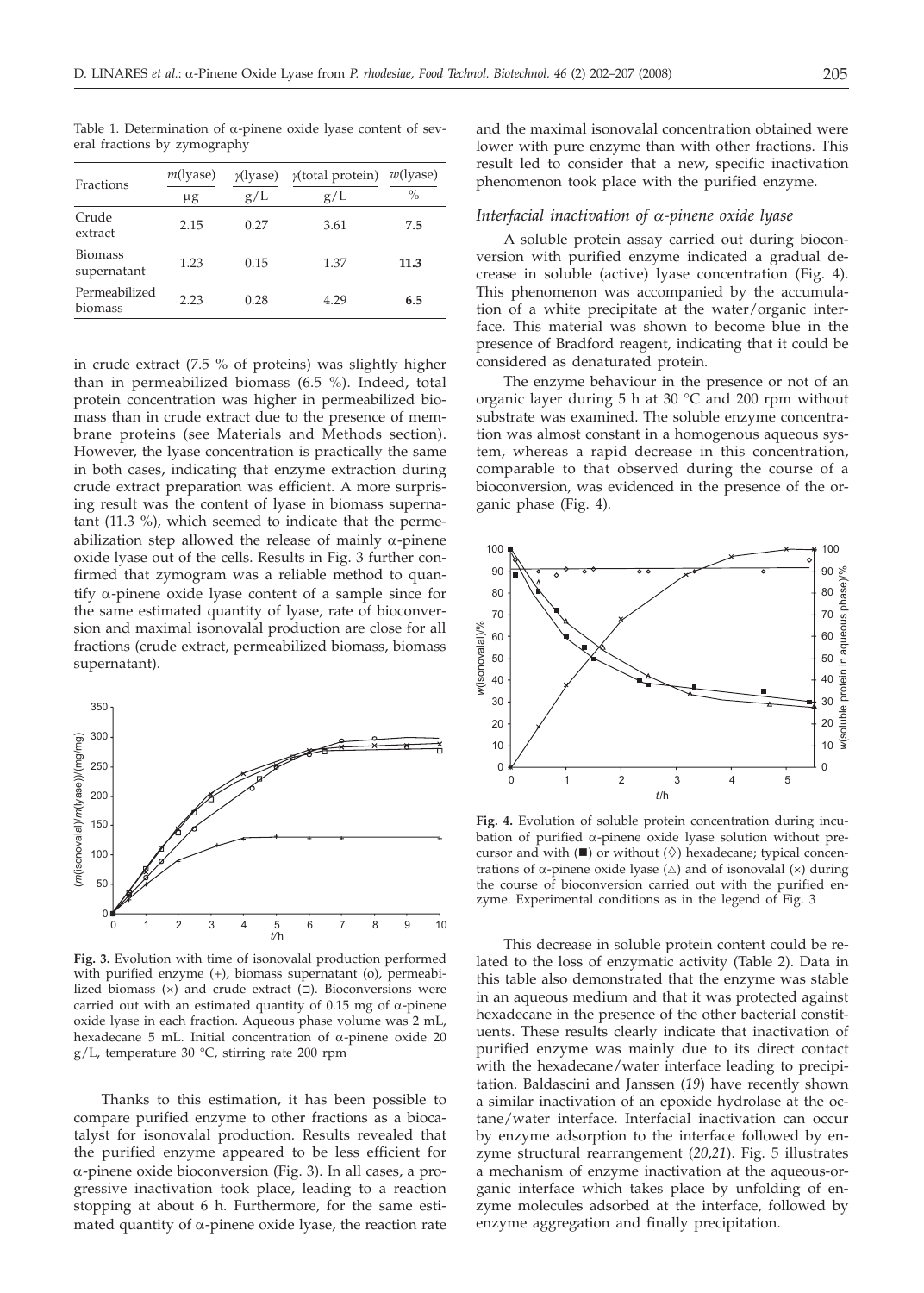Table 2. Behaviour of various enzymatic systems after incubation without a precursor in the presence or not of an organic phase

|                               | Activity/ $\%$            |                                            |                                               |  |
|-------------------------------|---------------------------|--------------------------------------------|-----------------------------------------------|--|
|                               | No<br>incubation<br>time* | 5-hour<br>incubation<br>with<br>hexadecane | 5-hour<br>incubation<br>without<br>hexadecane |  |
| Pure enzyme                   | 100                       | 0                                          | 100                                           |  |
| Permeabilized<br>biomass      | 100                       | 93                                         | 88                                            |  |
| <b>Biomass</b><br>supernatant | 100                       | 94                                         | 100                                           |  |

\*Reference conditions of bioconversion: the organic layer composed of  $\alpha$ -pinene oxide in hexadecane is directly added to the .<br>aqueous phase



**Fig. 5.** Schematic representation of enzyme inactivation mechanism at an aqueous/organic interface, adapted from Baldascini and Janssen (*19*). Step 1: reversible enzyme adsorption to the interface and concomitant enzyme structural rearrangement at the interface; step 2: unfolding of enzyme molecule at the interface; step 3: rate-limiting desorption of inactivated/unfolded enzyme molecules from the interface; step 4: irreversible aggregation and precipitation of inactivated enzyme

#### *Protective effect of biomass components*

When both permeabilized biomass and biomass supernatant were in contact with hexadecane for 24 hours, no reduction of soluble protein concentration was measured. In all cases, no effect of contact with an organic layer was observed on bioconversion efficiency (data not shown). It could thus be considered that biomass and biomass supernatant contained soluble compound(s) which prevented  $\alpha$ -pinene oxide lyase from the water/ organic interface denaturation. Among these compounds, membrane components could be eliminated since they

were not present in the fraction of biomass supernatant (see Materials and Methods). Thus, this 'protective effect' could be mainly attributed to saturation agents like surfactants or surface proteins which are able to enter the competition for enzyme adsorption at the liquid-liquid interface.

Addition of surfactants like Triton X-100 or Tween 80 at different concentrations to purified enzyme in bioconversion medium had no effect on a-pinene oxide lyase stability (data not shown). More experiments carried out with the addition of bovine serum albumin (BSA/ lyase in the ratio of 40:1) allowed reaching the same final concentration of isonovalal as with other fractions (Fig. 6). This protective effect could thus be related to surface proteins, acting as 'sacrificial proteins', which could prevent adsorption of the catalytic enzyme at the interface by a competitive phenomenon (*19*).



**Fig. 6.** Time course of isonovalal production with 0.15 mg of purified  $\alpha$ -pinene oxide lyase and BSA (3 g/L) ( $\blacktriangle$ ), and 0.15 mg of  $\alpha$ -pinene oxide lyase estimated in the biomass supernatant (o). Experimental conditions as in Fig. 3

# **Conclusion**

Organic/aqueous biphasic mixtures are generally used to increase productivity of biocatalytic reactions when substrates and/or products are poorly soluble in water. Large interfacial contact areas allow rapid mass transfer between phases. Unfortunately, biphasic systems can also lead to interfacial inactivation of enzymes. This phenomenon has actually been observed in this study with purified  $\alpha$ -pinene oxide lyase at the hexadecane/water interface. We suggest that inactivation takes place by unfolding the enzyme molecules adsorbed at the interface, followed by enzyme aggregation and finally precipitation. Purification of  $\alpha$ -pinene oxide lyase is then interesting for a better characterisation of the reaction but attracts a limited interest for optimizing isonovalal production. A protective effect of surface proteins produced by the biomass confirms that purification is not interesting for this process. However, a progressive inactivation always takes place, stopping the biocatalytic process. Results obtained here clearly show that inactivation of cellular extracts is not interfacial but can probably be an enzyme turnover due to the catalytic process itself. This point needs further investigations.